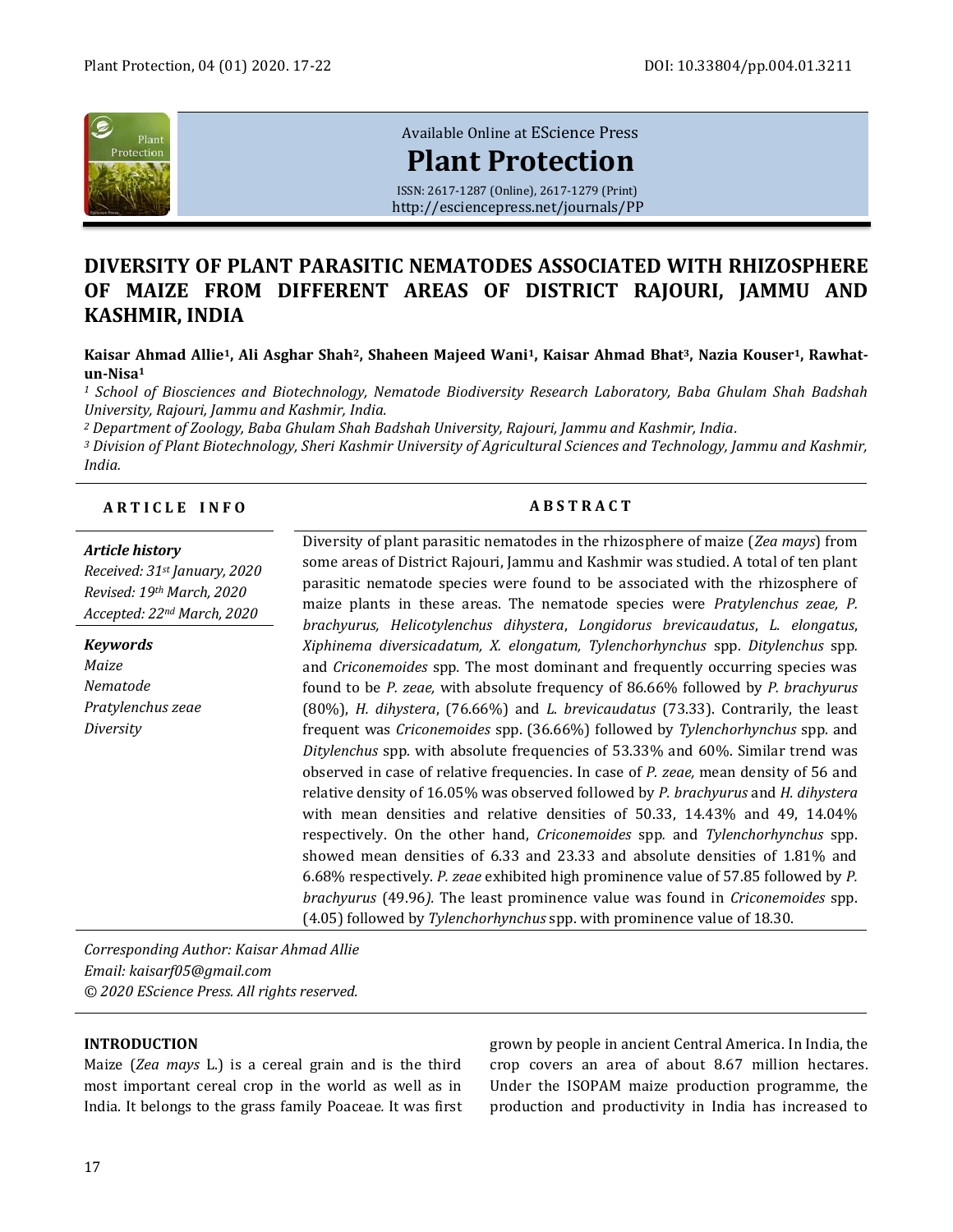22.26 million tons and 2566 kg/ha respectively during 2012-2013. Maize is cultivated in many parts of India like Karnataka, Maharashtra, Andhra Pradesh, Bihar etc. However, several factors limit the growth and production of maize which include both biotic and abiotic factors. Among the biotic factors, nematodes that feed on roots are one of the big stresses and limit the growth of maize and lead to heavy yield losses. The effects of parasitic nematodes on production of grain corn have been well studied (Norton, 1983, 1984; Windham, 1998). Although, several nematode species live in association within maize rhizosphere, maize cyst nematode (*Heterodera zeae*) is considered as one of the most important nematode pests of maize in India and abroad (Eisenback et al., 1993; Singh and Rathore, 2001). *H. zeae* was first reported by Koshy et al. (1970) from Chhapli village of Rajsamand district of Rajasthan. Walters (1979a, 1979b) published the first manuscript on nematodes associated with maize. The manuscript reports the extent of damage caused by plant parasitic nematodes on maize. The main factors that subject maize crops to nematode pests are low organic matter contents of soils and monoculturing of maize crop. Before 1995, *Pratylenchus* was generally perceived as the economically most important nematode pest genus that infected maize (De Waele and Jordaan, 1988; Jordaan et al., 1989; Louw, 1982; Walters, 1979a, 1979b; Zondagh and Van Rensburg, 1983). In India, Singh et al. (2007) reported various phytonematodes associated with maize viz. *Heterodera, Pratylenchus, Tylenchorhynchus, Meloidogyne, Hoplolaimus, Helicotylenchus, Rotylenchus, Longidorus, Trichodorus, Xiphinema and Belonolaimus*. According to Singh and Rathore (2001), *H. zeae* is known as the most important and frequently occurring nematode of maize crop. The annual yield losses of maize caused by this nematode is 17-29 % in India (Srivastava and Chawla, 2005).

Plant parasitic nematodes heavily damage the crops and decrease the yield drastically. As maize is the staple food in Dhanore, Dhanidar, Kapakha, Chowdhary-naad, and Palma areas of District Rajouri, therefore, the aim of this work was to assess the diversity and occurrence of plant parasitic nematodes associated with the rhizosphere of maize from these areas.

#### **MATERIALS AND METHODS**

**Survey and sample collection:** A survey was conducted during May, 2019 for studying the diversity of nematodes associated with maize from different areas

viz. Dhanore, Dhanidar, Kapakha, Chowdhary-naad, and Palma of District Rajouri (33.3717° N, 74.3153° E), Jammu and Kashmir. About 30 samples were collected from rhizosphere of maize along with roots in air tight plastic bags. The collected samples were taken to the laboratory for sieving and isolation of nematodes.

**Isolation of nematodes from soil:** The samples were processed by Cobb's sieving and decanting method (Cobb, 1918) and Baermann funnel technique (Southey, 1986). The roots were cut into small pieces and then subjected to maceration with the help of mortar and pestle. The nematodes from the root paste were isolated by modified Baermann funnel technique (Hooper et al., 2005). After 12-24 hours, few water drops were taken from rubber tubing of Baermann funnel in a cavity block and observed under stereomicroscope. The nematodes were counted using Syracuse dish. For the identification of nematodes, temporary slides were made and studied under Olympus BX51 compound microscope.

**Community analysis:** For community analysis following parameters were calculated by using different formulae (Norton, 1978; Tomar et al., 2006).

#### Frequency

= Number of samples in which the specimen was present

| Absolute frequency<br>Number of samples containing the specimen<br>$\times$ 100<br>No. of samples collected |
|-------------------------------------------------------------------------------------------------------------|
| Relative frequency                                                                                          |
| Frequency of species(N)                                                                                     |
| Sum of frequencies of all specimens present in samples                                                      |
| $\times$ 100                                                                                                |
| Density<br>No. of specimens of given species counted in all samples                                         |
| No. of samples collected                                                                                    |
| $\times$ 100                                                                                                |
| Relative density                                                                                            |
| Density of the specimen<br>$\times$ 100                                                                     |
| Sum of densities of all the nematode specimens                                                              |
| Prominence value of species                                                                                 |
| $=$ Relative density                                                                                        |
| $\times \sqrt{\text{Relative frequency}}$                                                                   |

### **RESULTS AND DISCUSSION**

**Frequency of nematodes:** A total of ten plant parasitic nematode species were found to be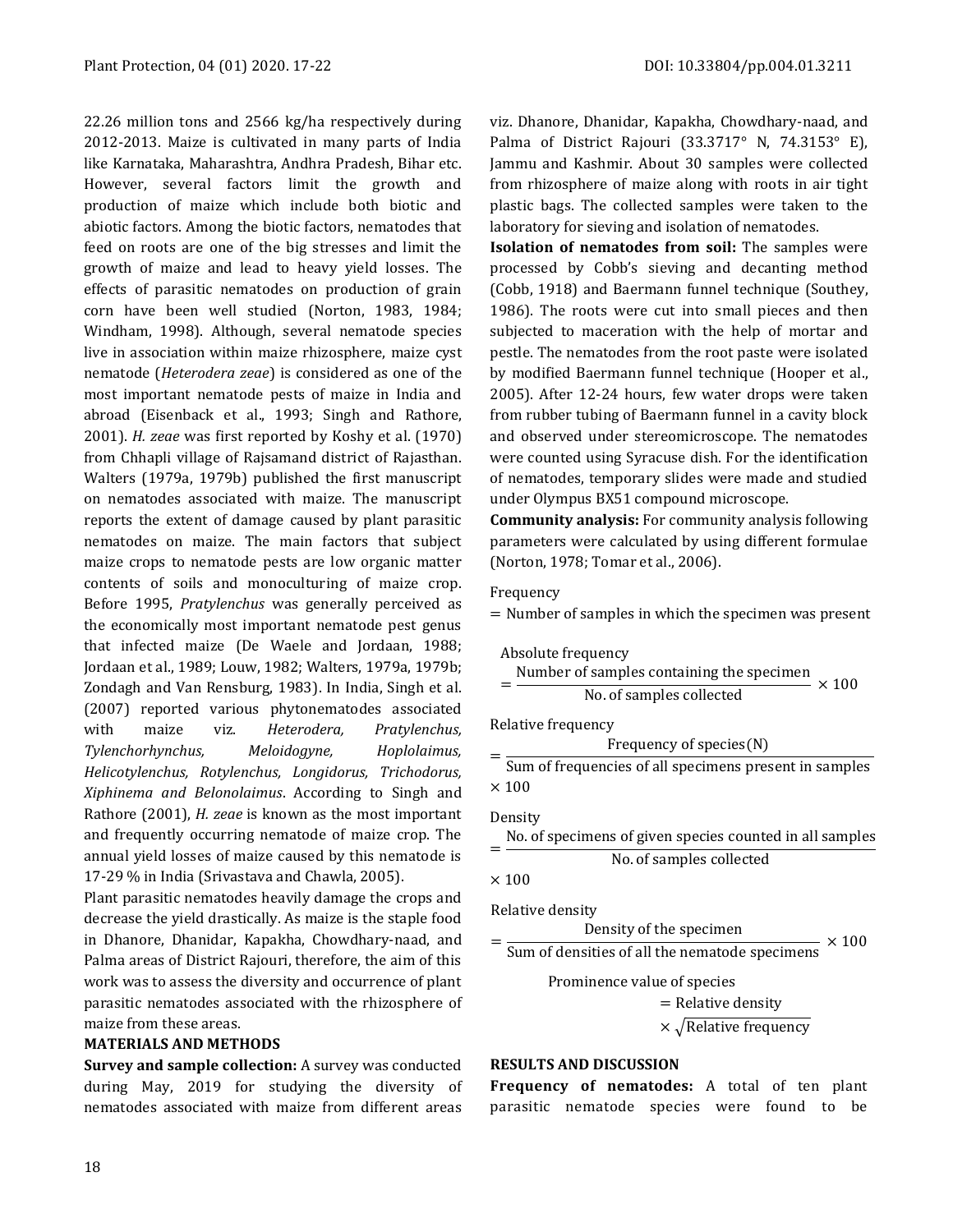associated with the rhizosphere of maize fields in District Rajouri of Jammu and Kashmir. These identified species are *Pratylenchus zeae, P. brachyurus, Helicotylenchus dihystera*, *Longidorus breviannulatus, L. elongatus Xiphinema diversicadatum, X. elongatum,* 

*Tylenchorhynchus* spp. *Ditylenchus* spp*. Criconemoides*  spp*.* Among these, *P. zeae* was found to be the most abundant species followed by *P. brachyurus.* The least abundant species were *Criconemoides* spp*.* and *Tylenchorhynchus* spp. (Figure 1).



Figure 1. Frequencies of different nematode species in district Rajouri.

**Pz** = *Pratylenchus zeae,* **Pb** = *P. brachyurus,* **Hd** = *Helicotylenchus dihystera*, **Lb** = *Longidorus brevicaudatus*, **Le** = *L. elongatus*, **Xd** = *Xiphinema diversicadatum,* **Xe** = *X. elongatum,* **Ts** = *Tylenchorhynchus* spp. **Ds** = *Ditylenchus* spp*.* and Cs = *Criconemoides* spp*.*

**Absolute and relative frequencies:** The most dominant and frequently occurring species was found to be *Pratylenchus zeae,* with absolute frequency of 86.66%. This was followed by *P. brachyurus* (80%), *Helicotylenchus dihystera*, (76.66%) and *Longidorus brevicaudatus* (73.33). The least frequent was *Criconemoides* spp. (36.66%) followed by *Tylenchorhynchus* spp. and *Ditylenchus* spp*.*  with absolute frequencies of 53.33% and 60% (Figure 2). Similar trend was observed in case of relative frequencies as shown in figure 3.



Figure 2. Absolute Frequencies of different nematode species in district Rajouri.

**Pz** = *Pratylenchus zeae,* **Pb** = *P. brachyurus,* **Hd** = *Helicotylenchus dihystera*, **Lb** = *Longidorus brevicaudatus*, **Le** = *L. elongatus*, **Xd** = *Xiphinema diversicadatum,* **Xe** = *X. elongatum,* **Ts** = *Tylenchorhynchus* spp. **Ds** = *Ditylenchus* spp*.* and Cs = *Criconemoides* spp*.*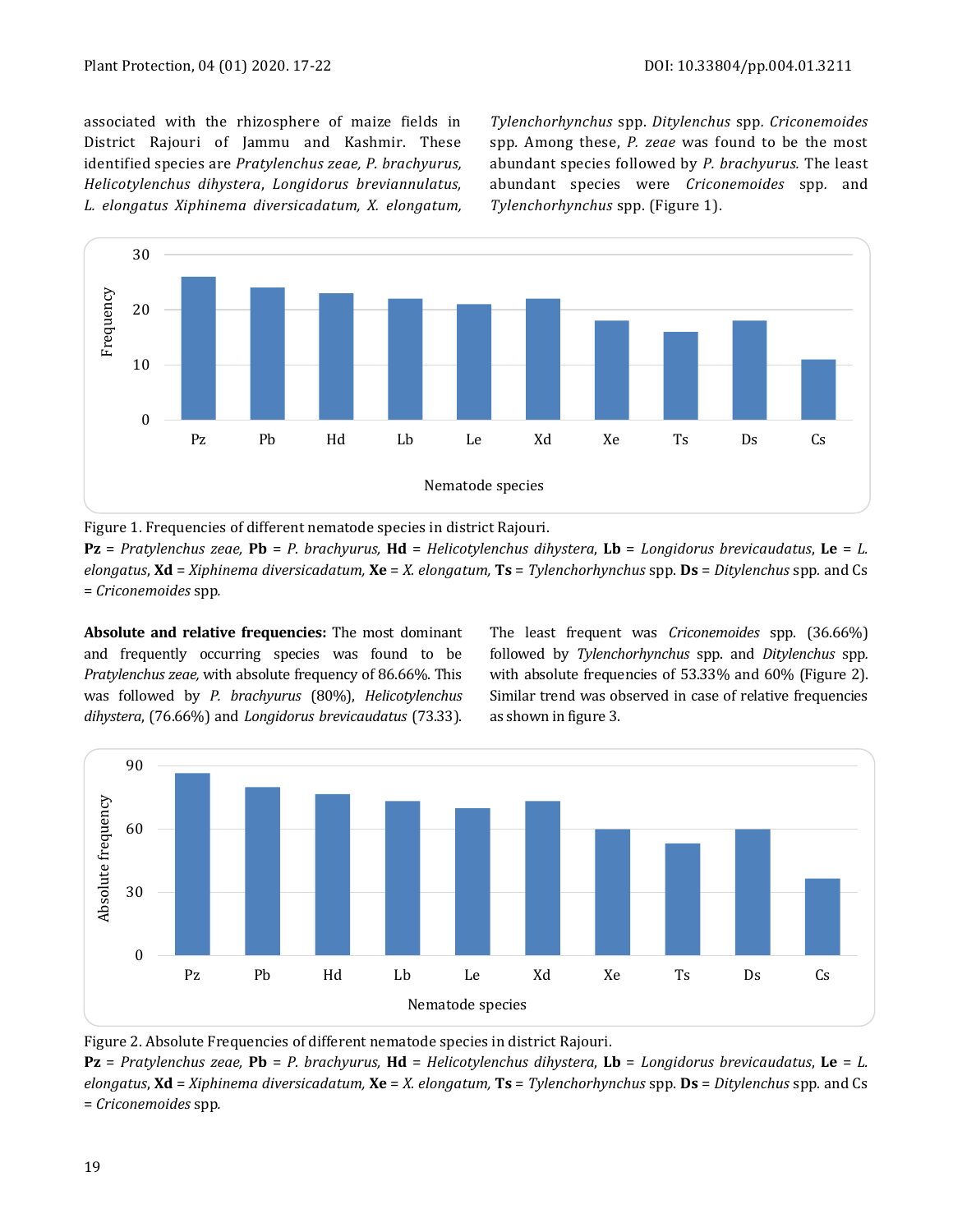

Figure 3. Relative frequencies of different nematode species in district Rajouri.

**Pz** = *Pratylenchus zeae,* **Pb** = *P. brachyurus,* **Hd** = *Helicotylenchus dihystera*, **Lb** = *Longidorus brevicaudatus*, **Le** = *L. elongatus*, **Xd** = *Xiphinema diversicadatum,* **Xe** = *X. elongatum,* **Ts** = *Tylenchorhynchus* spp. **Ds** = *Ditylenchus* spp*.* and Cs = *Criconemoides* spp*.*

**Density and relative density:** *P. zeae,* was the most dominant species with mean density of 56 and relative density of 16.5%. This was followed by *P. brachyurus*  and *H. dihystera* with mean densities and relative densities of 50.33, 14.43% and 49, 14.04% respectively. The least dominant was *Criconemoides* spp*.* and *Tylenchorhynchus* spp. with mean densities of 6.33 and 23.33 and absolute densities of 1.81% and 6.68% respectively (Figure 4 and 5).

**Prominence value:** *P. zeae* exhibited high prominence value of 57.85 followed by *P. brachyurus* (49.96*).* The least prominence value was found in *Criconemoides* (4.05) followed by *Tylenchorhynchus* spp. with prominence value of 18.30 (Figure 6).



Figure 4. Densities of different nematode species in district Rajouri.

**Pz** = *Pratylenchus zeae,* **Pb** = *P. brachyurus,* **Hd** = *Helicotylenchus dihystera*, **Lb** = *Longidorus brevicaudatus*, **Le** = *L. elongatus*, **Xd** = *Xiphinema diversicadatum,* **Xe** = *X. elongatum,* **Ts** = *Tylenchorhynchus* spp. **Ds** = *Ditylenchus* spp*.* and Cs = *Criconemoides* spp*.*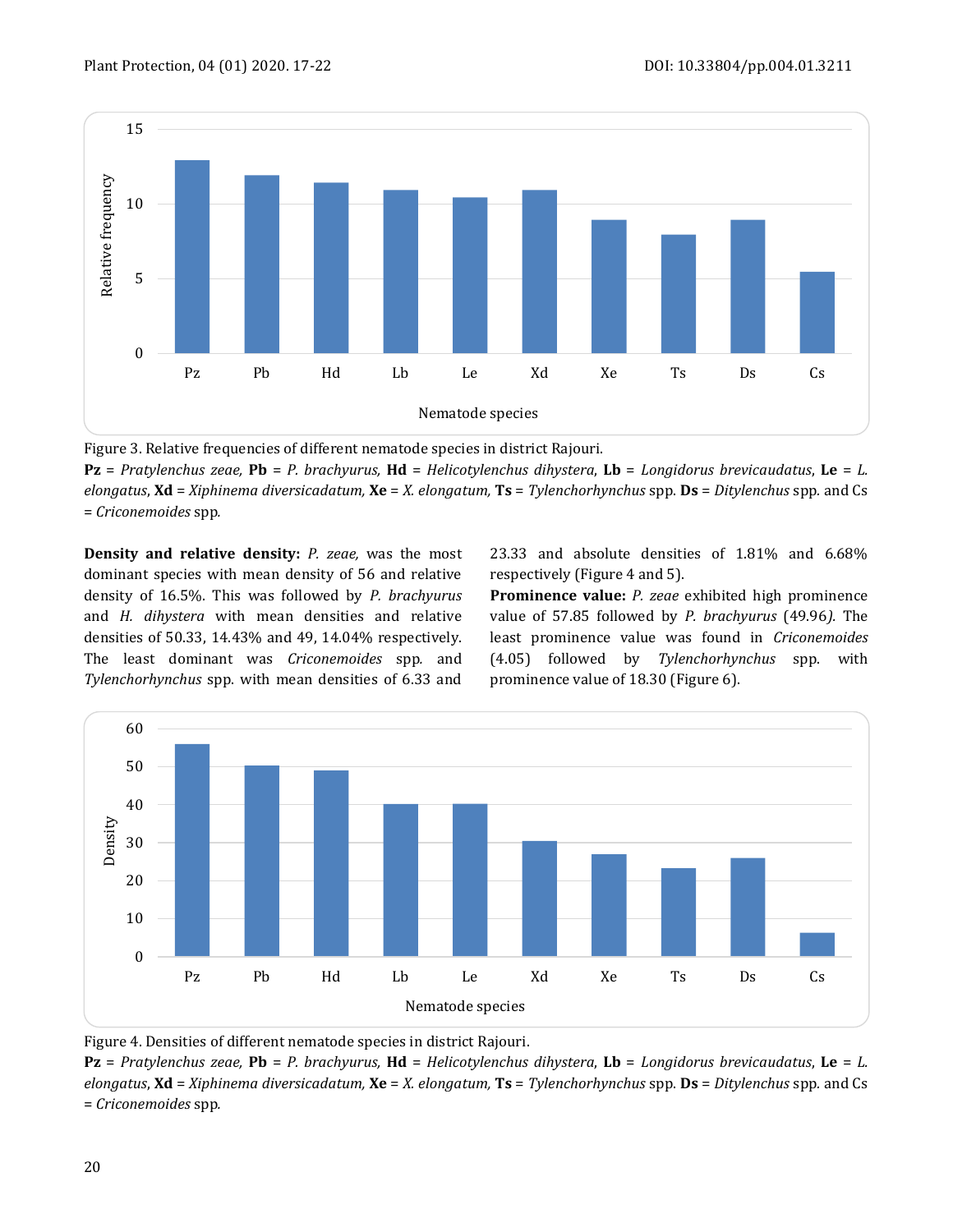

Figure 5. Relative densities of different nematode species in district Rajouri.

**Pz** = *Pratylenchus zeae,* **Pb** = *P. brachyurus,* **Hd** = *Helicotylenchus dihystera*, **Lb** = *Longidorus brevicaudatus*, **Le** = *L. elongatus*, **Xd** = *Xiphinema diversicadatum,* **Xe** = *X. elongatum,* **Ts** = *Tylenchorhynchus* spp. **Ds** = *Ditylenchus* spp*.* and Cs = *Criconemoides* spp*.*





**Pz** = *Pratylenchus zeae,* **Pb** = *P. brachyurus,* **Hd** = *Helicotylenchus dihystera*, **Lb** = *Longidorus brevicaudatus*, **Le** = *L. elongatus*, **Xd** = *Xiphinema diversicadatum,* **Xe** = *X. elongatum,* **Ts** = *Tylenchorhynchus* spp. **Ds** = *Ditylenchus* spp*.* and Cs = *Criconemoides* spp*.*

The frequent occurrence of genera *Helicotylenchus, Pratylenchus and Ditylenchus* agrees with the observations of De Waele and Jordaan (1988), McDonald and Nicol (2005). The most abundant and dominant was *P. zeae.* According to De Waele and Jordaan (1988) and McDonald and Nicol (2005), in tropics *P. zeae* is a serious pest and one of the most common lesion nematode of maize. *X. elongatum, Tylenchorhynchus* spp. and *Criconemoides* spp*.* were less abundant and prevalent.

Being the most widespread and present in ample number, *P. zeae* is the major plant-parasitic nematode of maize in Dhanore, Dhanidar, Kapakha, Chowdhary- naad, and Palma areas of District Rajouri of Jammu and Kashmir.

## **CONCLUSION**

From the above results, it is concluded that maize fields in Dhanore, Dhanidar, Kapakha, Chowdhary- naad, and Palma areas of District Rajouri of Jammu and Kashmir